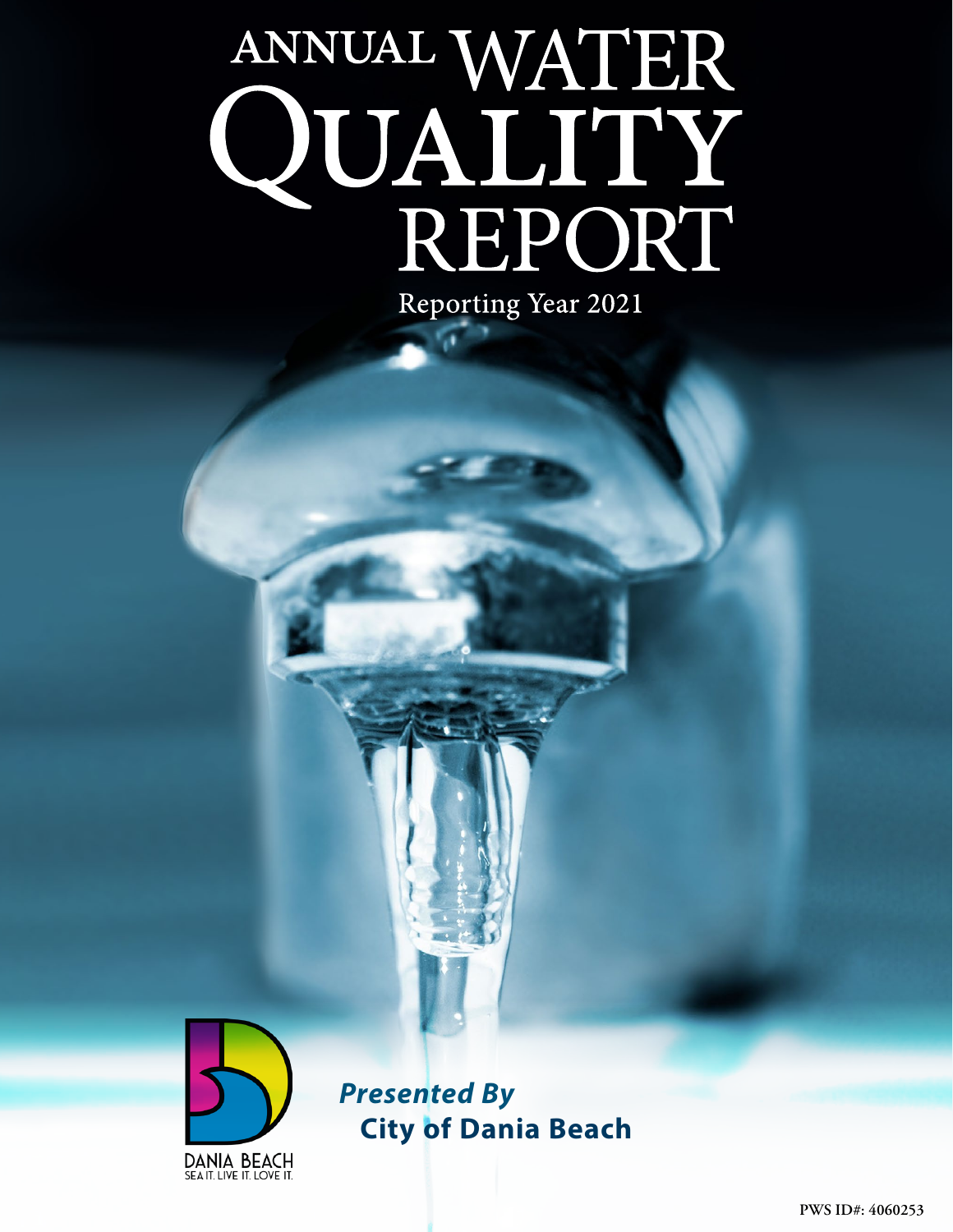

nce again, we are proud to present our annual water quality report covering the period between January 1 and December 31, 2021. In a matter of only a few decades, drinking water has become exponentially safer and more reliable than at any other point in human history. Our exceptional staff continues to work hard every day—at all hours—to deliver the highest-quality drinking water without interruption. Although the challenges ahead are many, we feel that by relentlessly investing in customer outreach and education, new treatment technologies, system upgrades, and training, the payoff will be reliable, high-quality tap water delivered to you and your family.

## **Source Water Assessment**

In 2021 the Florida Department of Environmental Protection<br>(FDEP) performed a source water assessment on our system. (FDEP) performed a source water assessment on our system. The assessment was conducted to provide information about any potential sources of contamination in the vicinity of our

wells or surface water intakes. There is one potential source of contamination identified for this system near BRW with a susceptibility score of 4.16, a low level of concern. The assessment results are available on the FDEP Source Water Assessment and Protection Program website, [fldep.dep.state.fl.us/swapp](http://fldep.dep.state.fl.us/swapp). Our PWS ID# is 4060253.

# **Where Does My Water Come From?**

We provide water to over 17,000 citizens of Dania Beach on a continual basis. Our water is sourced from the Biscayne Aquifer. We own two wells on the eastern edge of this aquifer, and we also purchase water from the Broward County Regional Wellfield (BRW), located at Brian Piccolo Park. In 2018 both of our wells were out of service, causing us to purchase our full source water supply from BRW. We collected monthly bacteriological samples from our BRW on-site tap and quarterly chemical samples at our wells to test for contaminants associated with potential source contamination.

# **Important Health Information**

Some people may be more vulnerable to contaminants<br>In drinking water than the general population. Immunocompromised persons such as persons with cancer undergoing chemotherapy, persons who have undergone organ transplants, people with HIV/AIDS or other immune system disorders, some elderly, and infants may be particularly at risk from infections. These people should seek advice about drinking water from their health care providers. The U.S. EPA/CDC (Centers for Disease Control and Prevention) guidelines on appropriate means to lessen the risk of infection by *cryptosporidium* and other microbial contaminants are available from the Safe Drinking Water Hotline at (800) 426-4791 or online at: [http://water.epa.gov/](http://water.epa.gov/drink/hotline) [drink/hotline.](http://water.epa.gov/drink/hotline)

## **How Is My Water Treated?**

Once the water is pumped from the ground, we treat it with a process called lime softening. This method precipitates calcium carbonate and similar elements from the water, making it soft. We filter the water to remove the remaining particulates.

The water is then disinfected to kill microbial contaminants, and fluoride is added to promote dental health. In November 2011, the city added a two-million-gallon nanofiltration membrane plant to supplement the existing three-million-gallon lime softening plant. The resulting water is blended at an approximate 50/50 ratio prior to discharge into the distribution system.

# **Water Conservation Tips**

You can play a role in conserving water and save yourself<br>money in the process by becoming conscious of the amount<br>of money is a served by the amount of the amount of the same of the served by the served of the served of t of water your household is using and looking for ways to use less whenever you can. It's not hard to conserve water. Here are a few tips:

- Automatic dishwashers use 15 gallons for every cycle, regardless of how many dishes are loaded. So get a run for your money and load it to capacity.
- Turn off the tap when brushing your teeth.
- Check every faucet in your home for leaks. Just a slow drip can waste 15 to 20 gallons a day. Fix it and you can save almost 6,000 gallons per year.
- Check your toilets for leaks by putting a few drops of food coloring in the tank. Watch for a few minutes to see if the color shows up in the bowl. It is not uncommon to lose up to 100 gallons a day from an invisible toilet leak. Fix it and you save more than 30,000 gallons a year.
- Use your water meter to detect hidden leaks. Simply turn off all taps and water-using appliances. Then check the meter after 15 minutes. If it moved, you have a leak.

QUESTIONS? For more information<br>about this report, or for any questions relating to your drinking water, please contact Nate Costa, Treatment Manager, at (954) 924-6808, ext. 3616, or [ncosta@daniabeachfl.gov.](mailto:ncosta@daniabeachfl.gov)

 $66$ 

**When the well is dry, we know the worth of water.**

*—Benjamin Franklin*

#### 99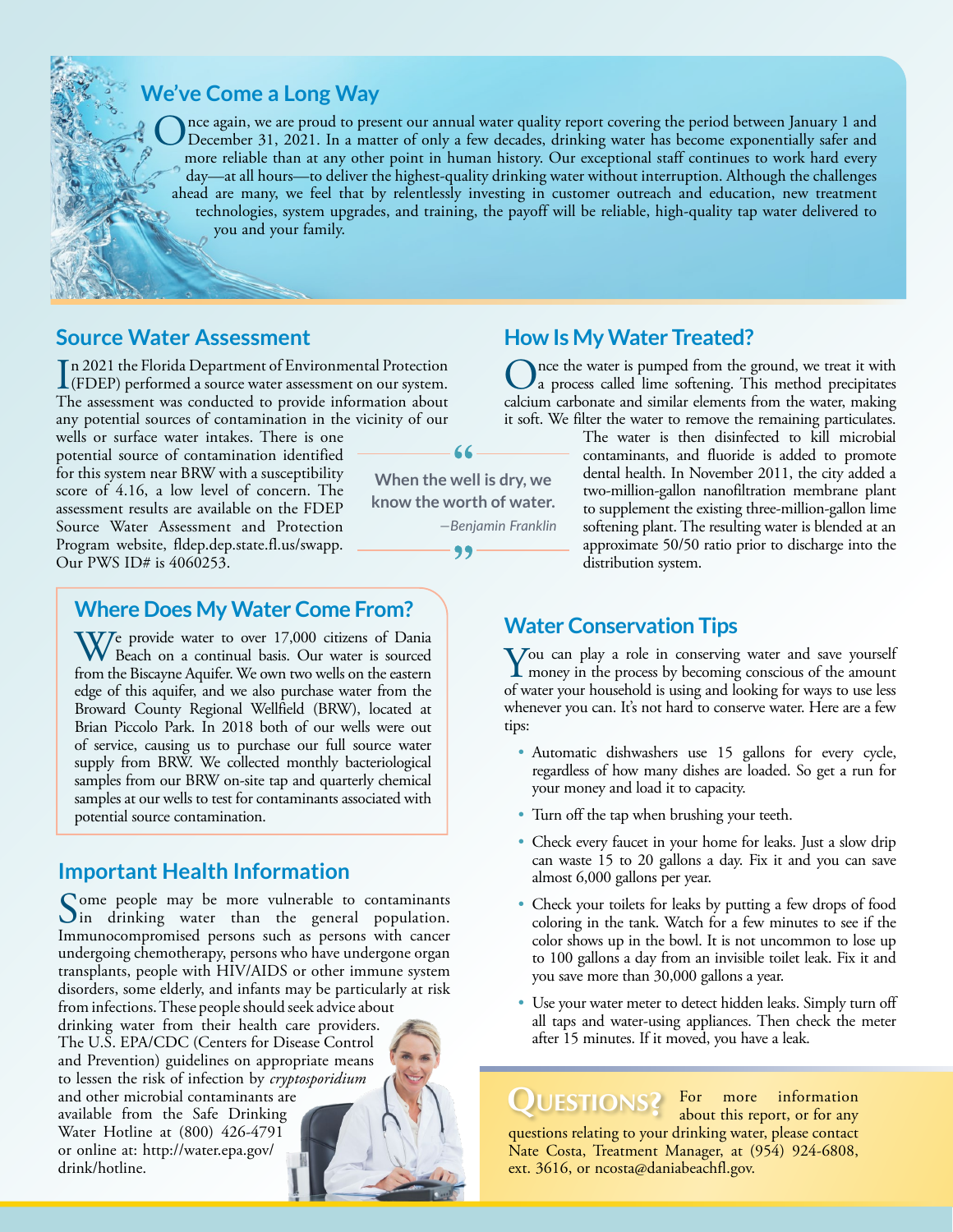## **Substances That Could Be in Water**

The sources of drinking water (both tap water and bottled water) include rivers, lakes, streams, ponds, reservoirs, springs, and wells. As water travels over the surface of the land or through the ground, it dissolves naturally occurring minerals and, in some cases, radioactive material, and can pick up substances resulting from the presence of animals or from human activity.

Contaminants that may be present in source water include:

Microbial Contaminants, such as viruses and bacteria, which may come from sewage treatment plants, septic systems, agricultural livestock operations, and wildlife.

Inorganic Contaminants, such as salts and metals, which can be naturally occurring or result from urban stormwater runoff, industrial or domestic wastewater discharges, oil and gas production, mining, or farming.

Pesticides and Herbicides, which may come from a variety of sources such as agriculture, urban stormwater runoff, and residential uses.

Organic Chemical Contaminants, including synthetic and volatile organic chemicals, which are by-products of industrial processes and petroleum production, and can also come from gas stations, urban stormwater runoff, and septic systems.

Radioactive Contaminants, which can be naturally occurring or the result of oil and gas production and mining activities.

In order to ensure that tap water is safe to drink, the U.S. EPA prescribes regulations which limit the amount of certain contaminants in water provided by public water systems. The Food and Drug Administration (FDA) regulations establish limits for contaminants in bottled water, which must provide the same protection for public health.

Drinking water, including bottled water, may reasonably be expected to contain at least small amounts of some contaminants. The presence of contaminants does not necessarily indicate that the water poses a health risk. More information about contaminants and potential health effects can be obtained by calling the U.S. EPA's Safe Drinking Water Hotline at (800) 426-4791.

## **Benefits of Chlorination**

Disinfection, a chemical process used to control disease-causing microorganisms by killing or inactivating them, is unquestionably the most important step in drinkingwater treatment. By far, the most common method of disinfection in North America is chlorination.

Before communities began routinely treating drinking water with chlorine (starting with Chicago and Jersey City in



1908), cholera, typhoid fever, dysentery, and hepatitis A killed thousands of U.S. residents annually. Drinking water chlorination and filtration have helped to virtually eliminate these diseases in the U.S. Significant strides in public health are directly linked to the adoption of drinking water chlorination. In fact, the filtration of drinking water and the use of chlorine are probably the most significant public health advancements in human history.

How Chlorination Works:

**Potent Germicide Reduction** of many disease-causing microorganisms in drinking water to almost immeasurable levels.

**Taste and Odor Reduction** of many disagreeable tastes and odors from foul-smelling algae secretions, sulfides, and decaying vegetation.

**Biological Growth Elimination** of slime bacteria, molds, and algae that commonly grow in water supply reservoirs, on the walls of water mains, and in storage tanks.

**Chemical Removal** of hydrogen sulfide (which has a rotten egg odor), ammonia, and other nitrogenous compounds that have unpleasant tastes and hinder disinfection. It also helps to remove iron and manganese from raw water.

## **Lead in Home Plumbing**

If present, elevated levels of lead can cause serious health problems, especially for pregnant women and young<br>children. Lead in drinking water is primarily from materials and components associated with service lines and<br>h f present, elevated levels of lead can cause serious health problems, especially for pregnant women and young home plumbing. We are responsible for providing high-quality drinking water, but we cannot control the variety of materials used in plumbing components. When your water has been sitting for several hours, you can minimize the potential for lead exposure by flushing your tap for 30 seconds to two minutes before using water for drinking or cooking. If you are concerned about lead in your water, you may wish to have your water tested. Information on lead in drinking water, testing methods, and steps you can take to minimize exposure is available from the Safe Drinking Water Hotline at (800) 426-4791 or online at: [www.epa.gov/safewater/lead.](http://www.epa.gov/safewater/lead)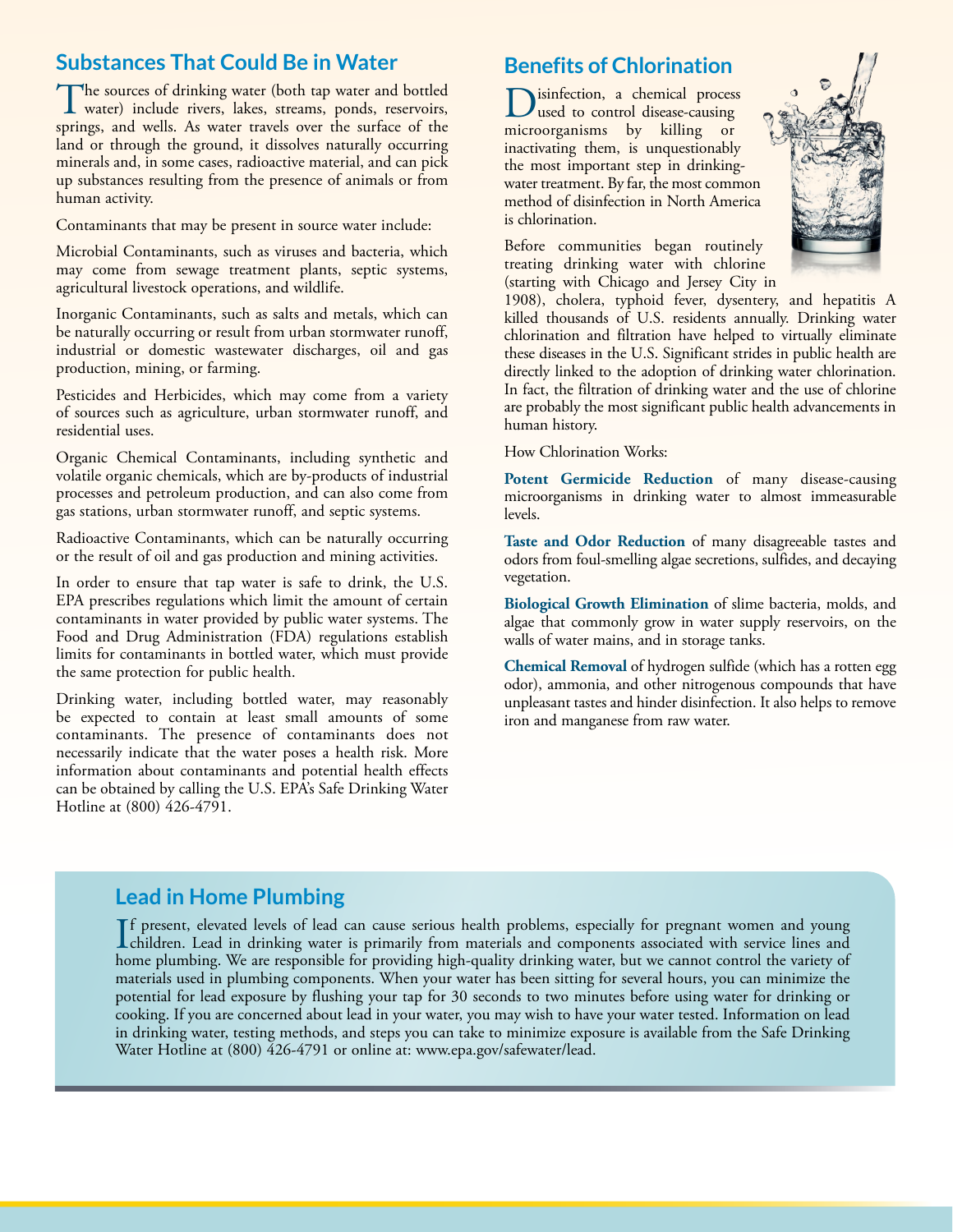# **Test Results**

**Inorganic Contaminants**

We are pleased to report that your drinking water meets or exceeds all federal and state requirements. Our water is monitored for many<br>different kinds of substances on a very strict sampling schedule, and the water we deli only show those substances that were detected in our water (a complete list of all our analytical results is available upon request). Remember that detecting a substance does not mean the water is unsafe to drink; our goal is to keep all detects below their respective maximum allowed levels.

#### **The state recommends monitoring for certain substances less than once per year because the concentrations of these substances do not change frequently. In these cases, the most recent sample data are included, along with the year in which the sample was taken.**

In 2020 we performed our triennial monitoring on time but did not submit the laboratory reports to the department until after the due date of January 10, 2021, resulting in a reporting violation. All the test results were satisfactory.

#### **RADIOACTIVE CONTAMINANTS**

| <b>CONTAMINANT AND UNIT OF MEASUREMENT</b>      | <b>DATES OF SAMPLING</b><br>(MO./YR.) | <b>MCL VIOLATION</b><br>(YES/NO) | <b>LEVEL</b><br><b>DETECTED</b> | <b>RANGE OF</b><br><b>RESULTS</b> | <b>MCLG</b> | <b>MCL</b> | LIKELY SOURCE OF CONTAMINATION |
|-------------------------------------------------|---------------------------------------|----------------------------------|---------------------------------|-----------------------------------|-------------|------------|--------------------------------|
| Alpha Emitters $(pCi/L)$                        | 05/2020                               | No                               | 1.6                             | NA                                |             | 15         | Erosion of natural deposits    |
| Radium $226 + 228$ [combined radium]<br>(pCi/L) | 05/2020                               | No                               | 0.3                             | NA                                |             |            | Erosion of natural deposits    |

#### **PRIMARY REGULATED CONTAMINANTS**

| <b>INDIGAING CONTAINMENTS</b>                        |                                                 |                                  |                                 |                                             |                |              |                                                                                                                                                                           |
|------------------------------------------------------|-------------------------------------------------|----------------------------------|---------------------------------|---------------------------------------------|----------------|--------------|---------------------------------------------------------------------------------------------------------------------------------------------------------------------------|
| <b>CONTAMINANT AND UNIT OF</b><br><b>MEASUREMENT</b> | <b>DATES OF</b><br><b>SAMPLING</b><br>(MO./YR.) | <b>MCL VIOLATION</b><br>(YES/NO) | <b>LEVEL</b><br><b>DETECTED</b> | <b>RANGE</b><br><b>OF</b><br><b>RESULTS</b> | <b>MCLG</b>    | <b>MCL</b>   | LIKELY SOURCE OF CONTAMINATION                                                                                                                                            |
| <b>Arsenic</b> (ppb)                                 | 05/2020                                         | No                               | 0.32                            | NA                                          | $\Omega$       | 10           | Erosion of natural deposits; runoff from orchards;<br>runoff from glass and electronics production wastes                                                                 |
| <b>Fluoride</b> (ppm)                                | 05/2020                                         | No                               | 0.61                            | <b>NA</b>                                   | $\overline{4}$ | 4.0          | Erosion of natural deposits; discharge from fertilizer<br>and aluminum factories; water additive which<br>promotes strong teeth when at the optimum level<br>of $0.7$ ppm |
| Nitrate [as nitrogen] (ppm)                          | 07/2021                                         | No                               | 0.10                            | NA                                          | 10             | 10           | Runoff from fertilizer use; leaching from septic<br>tanks, sewage; erosion of natural deposits                                                                            |
| Nitrite [as nitrogen] (ppm)                          | 07/2021                                         | No                               | N <sub>D</sub>                  | <b>NA</b>                                   |                | $\mathbf{1}$ | Runoff from fertilizer use; leaching from septic<br>tanks, sewage; erosion of natural deposits                                                                            |
| <b>Sodium</b> (ppm)                                  | 05/2020                                         | No                               | 30                              | <b>NA</b>                                   | <b>NA</b>      | 160          | Saltwater intrusion; leaching from soil                                                                                                                                   |

#### **STAGE 1 DISINFECTANTS AND DISINFECTION BY-PRODUCTS**

| <b>CONTAMINANT AND</b><br>UNIT OF MEASUREMENT      | <b>DATES OF SAMPLING</b><br>(MO./YR.) | <b>MCL VIOLATION</b><br>(YES/NO) | <b>LEVEL</b><br><b>DETECTED</b> | <b>RANGE OF</b><br><b>RESULTS</b> |  | <b>MRDL</b> | LIKELY SOURCE OF CONTAMINATION          |  |
|----------------------------------------------------|---------------------------------------|----------------------------------|---------------------------------|-----------------------------------|--|-------------|-----------------------------------------|--|
| <b>Chlorine</b> (ppm)                              | January–December 2021                 | No                               | 2.84                            | $1 - 3.6$                         |  | 4.0         | Water additive used to control microbes |  |
| STAGE 2 DISINFECTANTS AND DISINFECTION BY-PRODUCTS |                                       |                                  |                                 |                                   |  |             |                                         |  |

| <b>CONTAMINANT AND UNIT OF MEASUREMENT</b>        | <b>DATES OF</b><br><b>SAMPLING</b><br>(MO./YR.) | <b>MCL</b><br><b>VIOLATION</b><br>(YES/NO) | <b>LEVEL</b><br><b>DETECTED</b> | <b>RANGE OF</b><br><b>RESULTS</b> | <b>MCLG</b> | <b>MCL</b> | LIKELY SOURCE OF CONTAMINATION               |
|---------------------------------------------------|-------------------------------------------------|--------------------------------------------|---------------------------------|-----------------------------------|-------------|------------|----------------------------------------------|
| Haloacetic Acids (five) [HAA5]-Stage 2 (ppb)      | 11/2021                                         | No                                         | 14.31                           | $10.36 - 14.31$ NA                |             |            | 60 By-product of drinking water disinfection |
| <b>TTHM</b> [total trihalomethanes]-Stage 2 (ppb) | 11/2021                                         | N <sub>o</sub>                             | 4.93                            | $4.60 - 4.93$                     | <b>NA</b>   | 80         | By-product of drinking water disinfection    |

# **Definitions**

**90th %ile:** The levels reported for lead and copper represent the 90th percentile of the total number of sites tested. The 90th percentile is equal to or greater than 90% of our lead and copper detections.

**AL (Action Level):** The concentration of a contaminant which, if exceeded, triggers treatment or other requirements which a water system must follow.

#### **MCL (Maximum Contaminant Level):**

The highest level of a contaminant that is allowed in drinking water. MCLs are set as close to the MCLGs as feasible using the best available treatment technology.

#### **MCLG (Maximum Contaminant Level**

**Goal):** The level of a contaminant in drinking water below which there is no known or expected risk to health. MCLGs allow for a margin of safety.

#### **MRDL (Maximum Residual Disinfectant**

**Level):** The highest level of a disinfectant allowed in drinking water. There is convincing evidence that addition of a disinfectant is necessary for control of microbial contaminants.

#### **MRDLG (Maximum Residual**

**Disinfectant Level Goal):** The level of a drinking water disinfectant below which there is no known or expected risk to health. MRDLGs do not reflect the benefits of the use of disinfectants to control microbial contaminants.

**NA:** Not applicable.

**ND (Not detected):** Indicates that the substance was not found by laboratory analysis.

**pCi/L (picocuries per liter):** A measure of radioactivity.

**ppb (parts per billion):** One part substance per billion parts water (or micrograms per liter).

**ppm (parts per million):** One part substance per million parts water (or milligrams per liter).